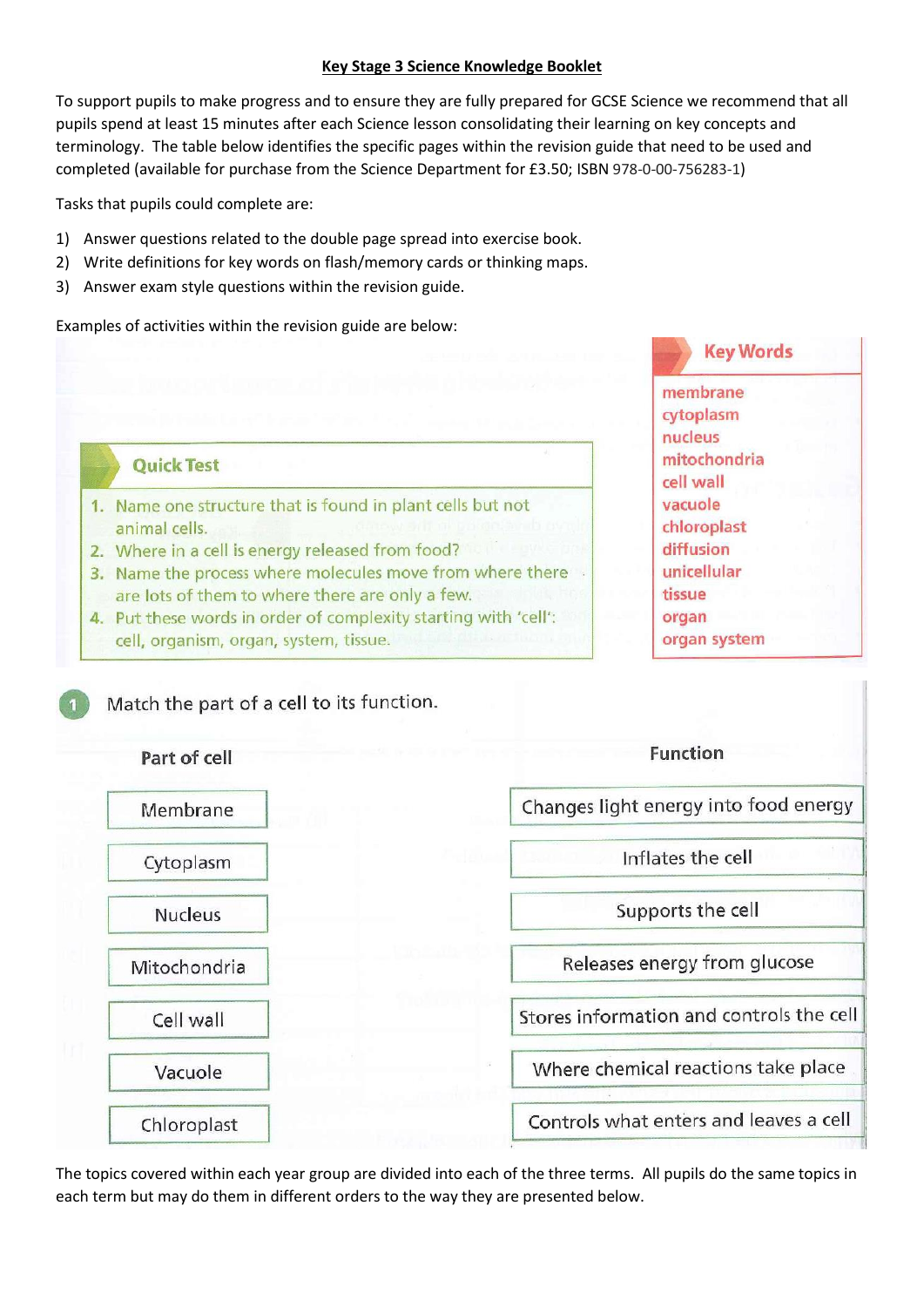| Another resource pupils could use in Collins Connect (available to all pupils with no additional cost)                                                                                                                                                                                          | 1) Click Student                     |
|-------------------------------------------------------------------------------------------------------------------------------------------------------------------------------------------------------------------------------------------------------------------------------------------------|--------------------------------------|
| Pupils need to log into Collins Connect: https://connect.collins.co.uk/school/portal.aspx<br><b>Collins</b> Connect                                                                                                                                                                             |                                      |
|                                                                                                                                                                                                                                                                                                 |                                      |
| <b>Student</b><br>Select to begin: Free samples<br>Admin<br>Teacher                                                                                                                                                                                                                             |                                      |
| <b>Find your School</b>                                                                                                                                                                                                                                                                         |                                      |
| Start typing your school name or postcode and select to go to<br>your login page.                                                                                                                                                                                                               | 2)<br><b>Select</b><br>our<br>school |
| <b>School</b><br>Cardinal Newman Catholic School A Specialist S                                                                                                                                                                                                                                 | LU2 7AE                              |
| school not found?<br>Submit                                                                                                                                                                                                                                                                     |                                      |
| <b>Student login</b>                                                                                                                                                                                                                                                                            | 3)                                   |
| School name: Cardinal Newman Catholic School A Specialist Scien(LU2 7AE) : Not your school?<br>Date of birt Day<br>First letter of surname<br>$\blacktriangledown$<br>Year group<br><b>Select Year</b><br>$\vert \mathbf{v} \vert$<br>$A-Z$<br>$\checkmark$<br>Month<br>$\overline{\mathsf{v}}$ | Select your<br>own<br>details        |
| Login ><br>Keep me signed in                                                                                                                                                                                                                                                                    |                                      |

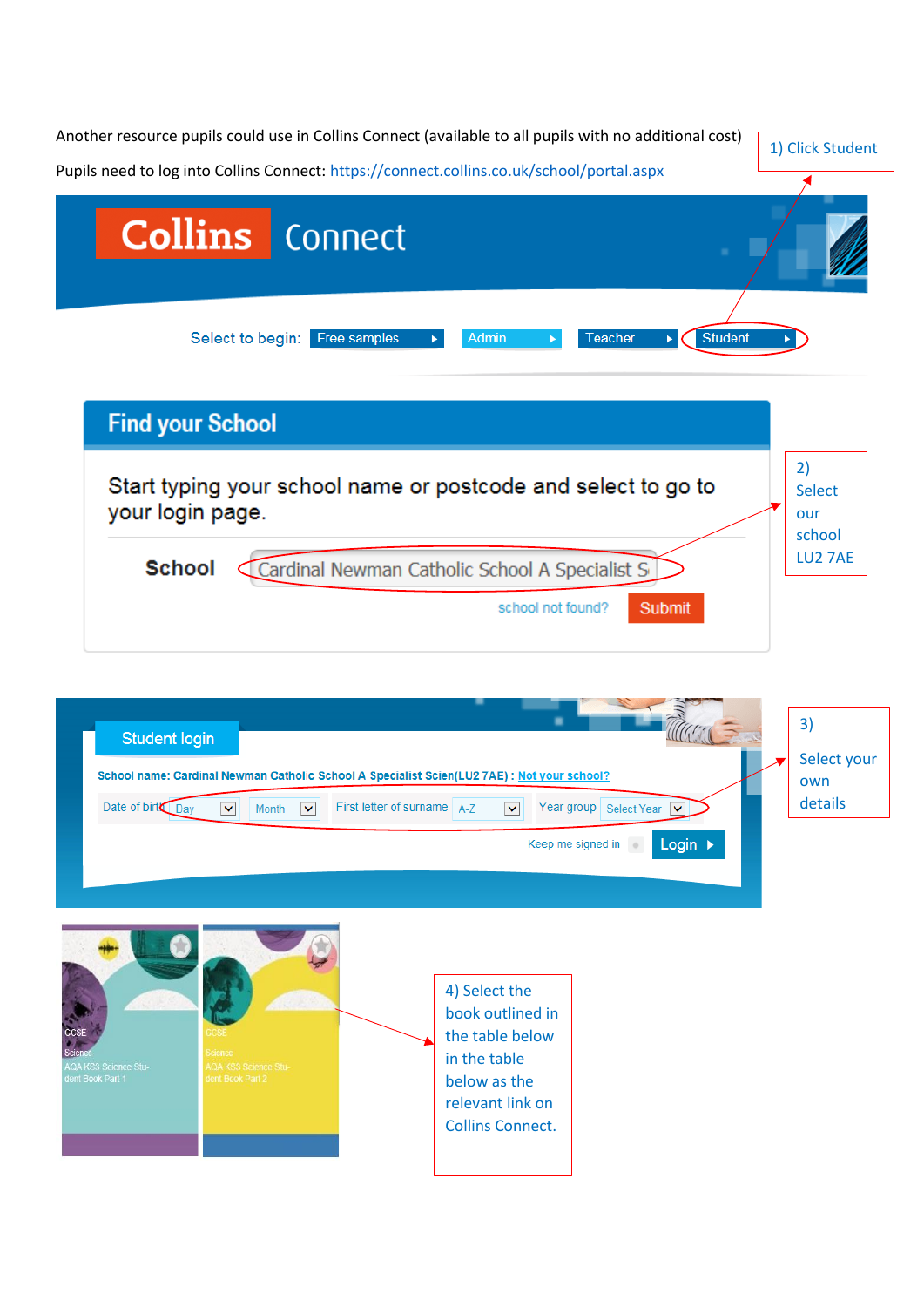

- 5) Practise questions at the end of the chapter, split into sections (know, apply, extend)
- 6) Use BBC bitesize links to learn and test themselves on topics.
- 7) Set themselves a quiz on the topic using Educake (www.educake.co.uk)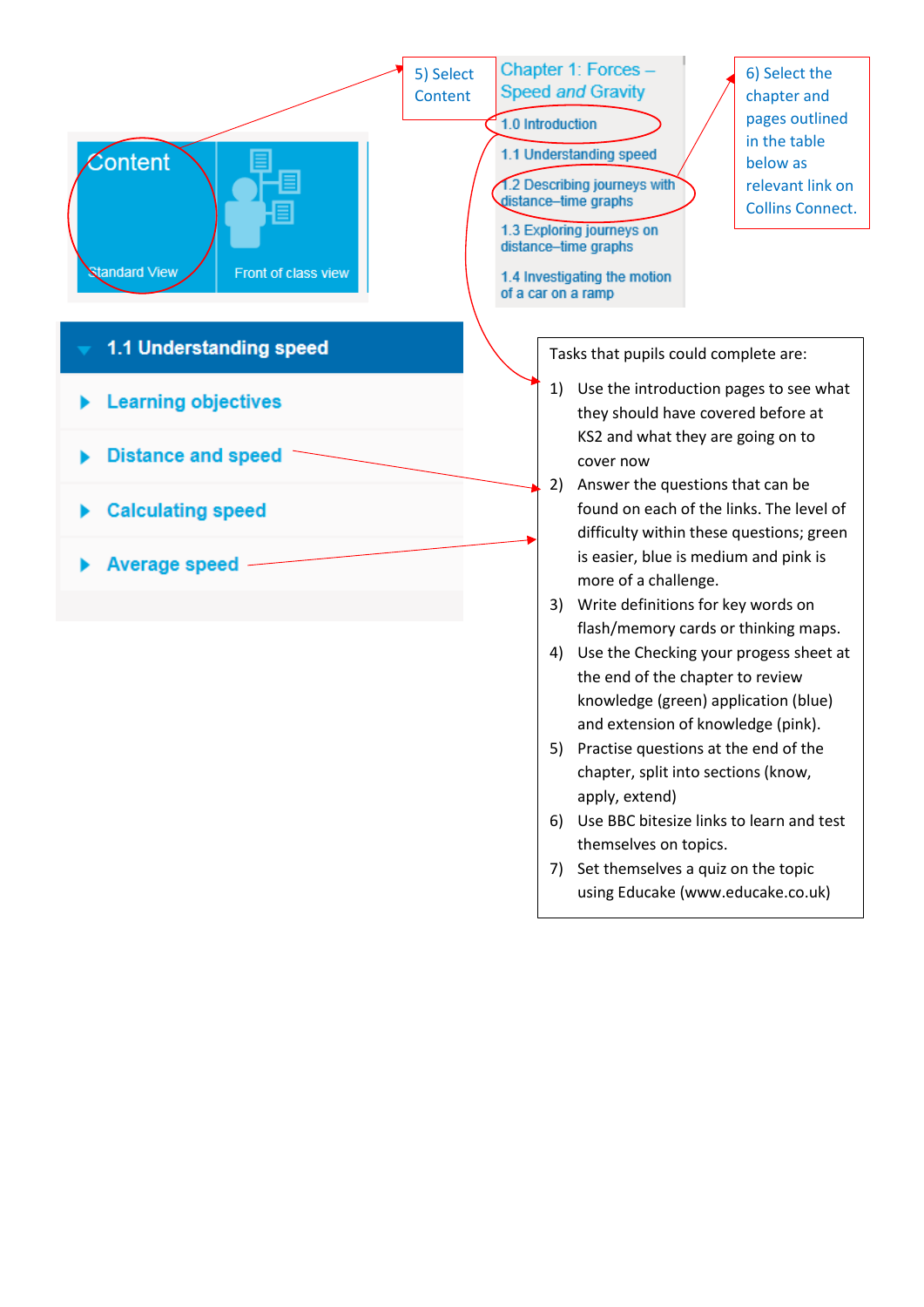| <b>TERM</b>    | <b>Topic</b>            | <b>Relevant</b> | <b>Relevant Links on Collins</b>             | <b>Possible Web Links</b>                                                            |
|----------------|-------------------------|-----------------|----------------------------------------------|--------------------------------------------------------------------------------------|
|                |                         | Pages in        | <b>Connect</b>                               |                                                                                      |
|                |                         | <b>Revision</b> |                                              |                                                                                      |
|                |                         | Guide           |                                              |                                                                                      |
| $\mathbf{1}$   | <b>Book 1: Universe</b> |                 |                                              | All of these topics are the year 7 topics that were not covered in school due to the |
|                | Book 1: Human           |                 | lockdown from March 2020.                    |                                                                                      |
|                | reproduction            |                 |                                              | All the details for these topics can be found on the year 7 knowledge booklet        |
|                | Book 2: The             | document        |                                              |                                                                                      |
|                | periodic table          |                 |                                              |                                                                                      |
|                | <b>Book 2: Elements</b> |                 |                                              |                                                                                      |
|                | Book 2:                 |                 |                                              |                                                                                      |
|                |                         |                 |                                              |                                                                                      |
|                | <b>Breathing</b>        |                 |                                              |                                                                                      |
|                | Book 2:                 |                 |                                              |                                                                                      |
|                | <b>Digestion</b>        |                 |                                              |                                                                                      |
|                | <b>Book 1: Sound</b>    |                 |                                              |                                                                                      |
|                | Book 1: Light           |                 |                                              |                                                                                      |
|                | Book 1: Earth           |                 |                                              |                                                                                      |
|                | <b>Structure</b>        |                 |                                              |                                                                                      |
| $\overline{2}$ | <b>Reactions -</b>      |                 |                                              | <b>What are reactions? - BBC Bitesize</b>                                            |
|                | <b>Chemical energy</b>  | p.57            | <b>Book 2 Chapter 6</b><br>6.1 Understanding |                                                                                      |
|                |                         |                 | exothermic reactions p.102-                  |                                                                                      |
|                | (At)                    |                 | 103                                          |                                                                                      |
|                |                         |                 | 6.2 Comparing endothermic                    |                                                                                      |
|                |                         |                 | and exothermic changes                       |                                                                                      |
|                |                         |                 | p.104                                        |                                                                                      |
|                |                         |                 | 6.3 Investigating                            |                                                                                      |
|                |                         |                 | endothermic reactions                        |                                                                                      |
|                |                         |                 | p.106-107                                    |                                                                                      |
|                |                         |                 | 6.4 Explaining the use of                    |                                                                                      |
|                |                         |                 | catalysts p.108                              |                                                                                      |
|                |                         |                 |                                              |                                                                                      |
|                | (Above (As AT and       | p.57            | 6.1 Understanding                            |                                                                                      |
|                | topics included         |                 | exothermic reactions -                       |                                                                                      |
|                | here))                  |                 | energy diagrams for                          |                                                                                      |
|                |                         |                 | reactions p.103                              |                                                                                      |
|                |                         |                 | 6.2 Comparing endothermic                    |                                                                                      |
|                |                         |                 | and exothermic changes -                     |                                                                                      |
|                |                         |                 | explaining endothermic                       |                                                                                      |
|                |                         |                 | changes p.104                                |                                                                                      |
|                |                         |                 | 6.4 Explaining the use of                    |                                                                                      |
|                |                         |                 | catalysts - how do catalysts<br>work? p.109  |                                                                                      |
|                |                         |                 |                                              |                                                                                      |
|                | <b>Ecosystems -</b>     | p.16-17         | <b>Book 2 Chapter 9</b>                      | http://www.bbc.co.uk/education/guides/zq                                             |
|                | <b>Respiration and</b>  | p.20-21         | 9.1 Understanding aerobic                    | 349j6/revision                                                                       |
|                | Photosynthesis          |                 | respiration p.166-177                        | http://www.bbc.co.uk/bitesize/ks3/science                                            |
|                |                         |                 | 9.2 Exploring respiration in                 | /organisms behaviour health/life processe                                            |
|                | (At)                    |                 | sport p.168-169                              | s/revision/3/                                                                        |
|                |                         |                 | 9.3 Understanding anaerobic                  | https://www.youtube.com/watch?v=MF9D                                                 |
|                |                         |                 | respiration p.170                            | <b>BxLRGIU</b>                                                                       |
|                |                         |                 | 9.4 Investigating                            | https://www.youtube.com/watch?v=Xp0o1                                                |
|                |                         |                 | fermentation p.172-173                       | 9gWX7E                                                                               |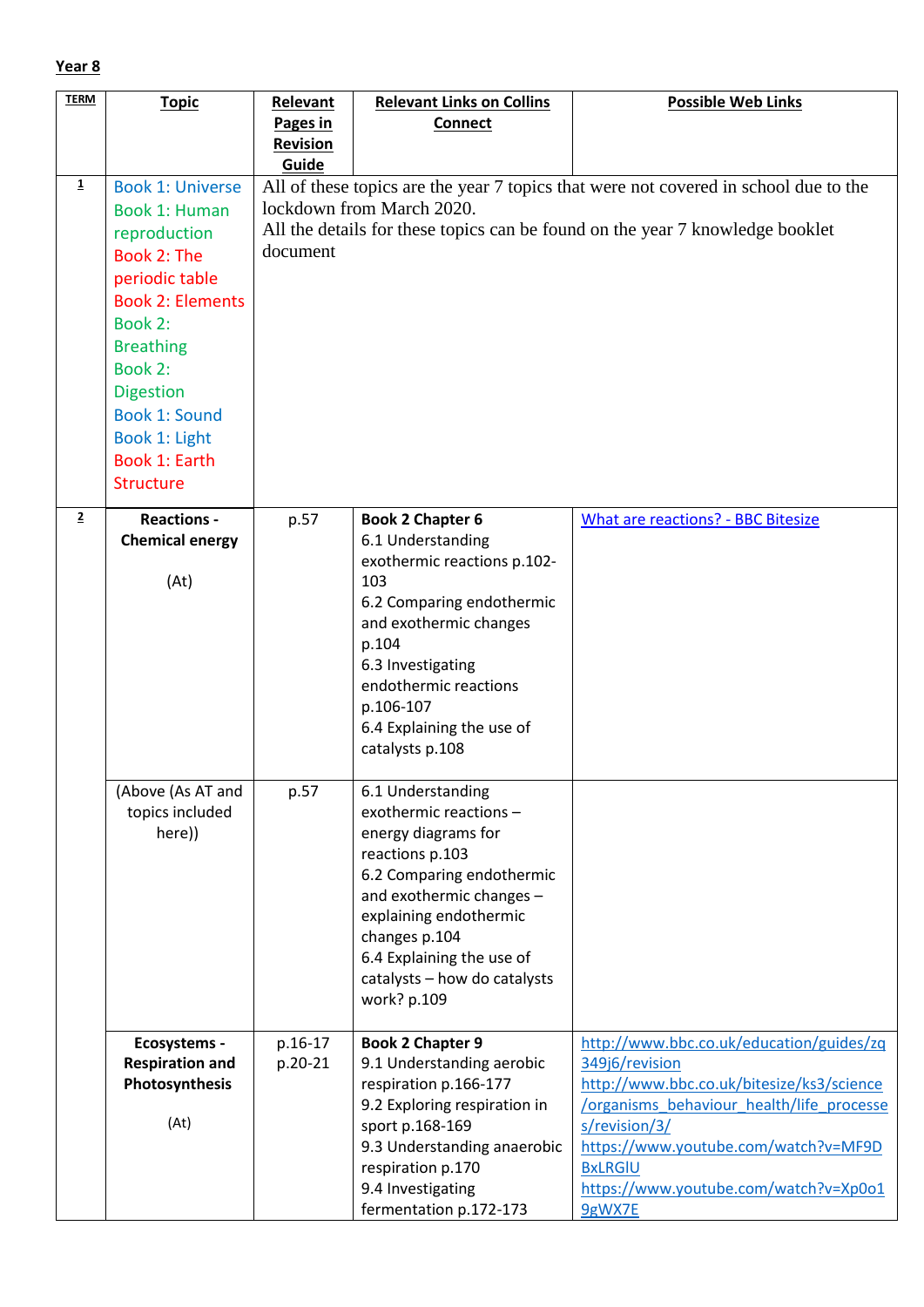|                                                          |                    | 9.5 Comparing aerobic and<br>anaerobic respiration p.174<br>9.6 Exploring how plants<br>make food p.176-177<br>9.7 Looking at leaves p.178<br>9.8 Exploring the movement<br>of water and minerals in<br>plants p.180-181<br>9.9 Investigating the<br>importance of minerals to<br>plants p.182-183<br>9.10 Investigating<br>photosynthesis p.184-185                                          | http://www.docbrown.info/ks3biology/8B<br>mcHP6.htm<br>https://www.youtube.com/watch?v=aXkA5i<br>grVSo                                                                                                                   |
|----------------------------------------------------------|--------------------|-----------------------------------------------------------------------------------------------------------------------------------------------------------------------------------------------------------------------------------------------------------------------------------------------------------------------------------------------------------------------------------------------|--------------------------------------------------------------------------------------------------------------------------------------------------------------------------------------------------------------------------|
| (Above (As AT and<br>topics included<br>here))           | p.16-17<br>p.20-21 | 9.1 Understanding aerobic<br>respiration - building<br>molecules p.177<br>9.2 Exploring respiration in<br>sport - energy stores p.169<br>9.3 Understanding anaerobic<br>respiration - exploring<br>anaerobic respiration p.171<br>9.5 Comparing aerobic and<br>anaerobic respiration -<br>respiration and enzymes<br>p.175<br>9.7 Looking at leaves -<br>evaluation leaf adaptations<br>p.179 |                                                                                                                                                                                                                          |
| <b>Contact and Non-</b><br><b>Contact Forces</b><br>(At) | p.80-81            | <b>Book 2 Chapter 1</b><br>1.1 Analysing Equilibrium<br>p.8-9<br>1.2 What a drag! p.10-11<br>1.3 Understanding stretch<br>and compression p.12-<br>13<br>1.4 1.4 Investigating Hooke's<br>Law p.14-15                                                                                                                                                                                         | What are forces? - BBC Bitesize<br><b>What is gravity? - BBC Bitesize</b><br>How to explain forces - BBC Bitesize<br>What is magnetism? - BBC Bitesize                                                                   |
| (Above (As AT and<br>topics included<br>here))           | p.80-81            | 1.1 Multiple forces in<br>equilibrium p.9<br>1.2 Championship cycling<br>p.11<br>1.3 Applications of elastic<br>materials p.13<br>1.4 Designing forcemeters<br>p.15                                                                                                                                                                                                                           |                                                                                                                                                                                                                          |
| <b>Pressure</b><br>(At)                                  | p.82-83            | <b>Book 2 Chapter 1</b><br>1.5 Exploring Pressure on a<br>solid surface p.16-17<br>1.6 Exploring Pressure in a<br>fluid p.18-19<br>1.7 Calculating Pressure<br>p.20-21                                                                                                                                                                                                                        | What is pressure? - BBC Bitesize<br>How to show the difference between force<br>and pressure - BBC Bitesize<br>What is water pressure? - BBC Bitesize<br>How to weigh a floating object without<br>scales - BBC Bitesize |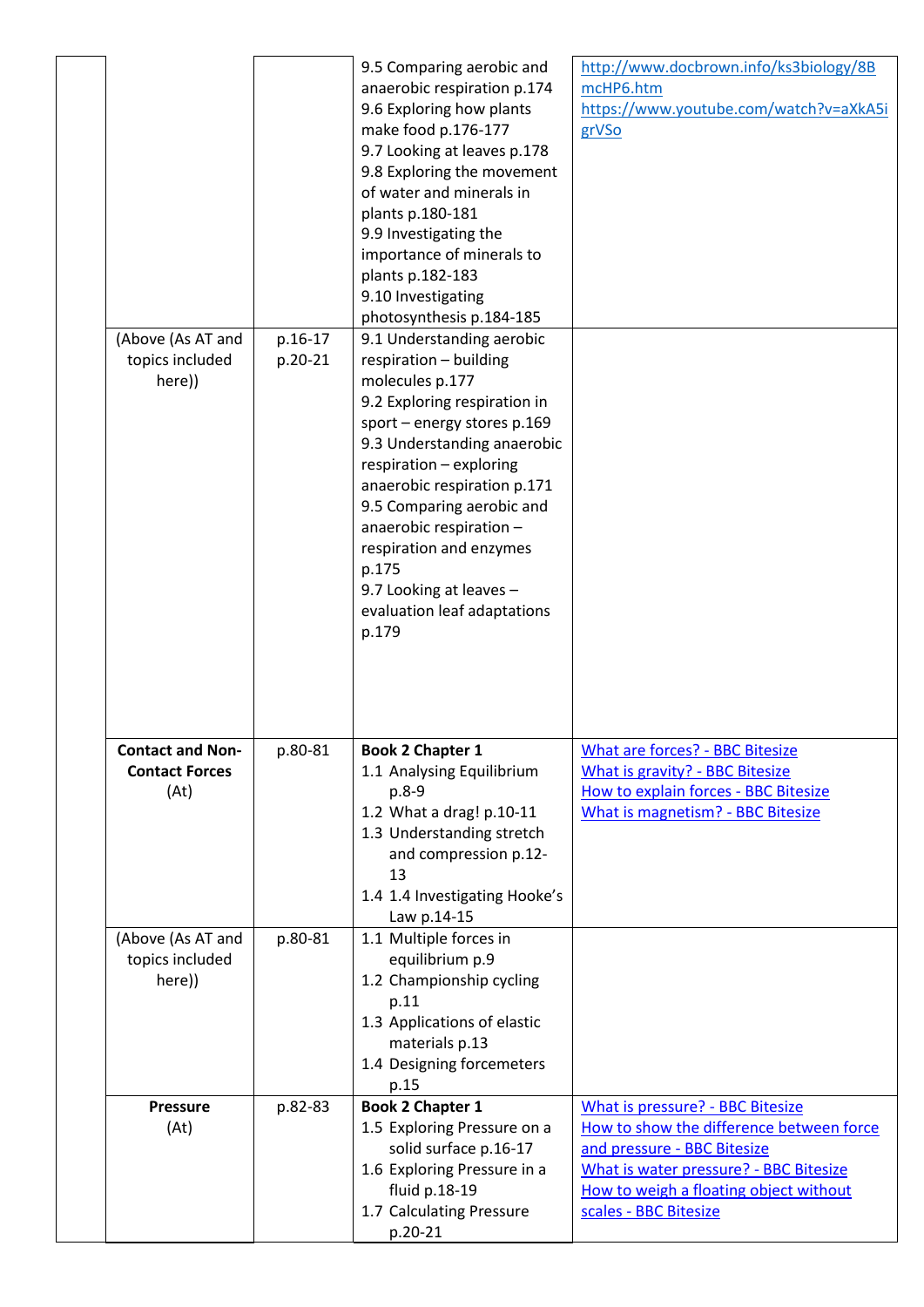|                                                |         | 1.8 Explaining sinking and<br>floating p.22-23                                                                                                                                                                                                   | Pressure on surfaces - Pressure - KS3<br><b>Physics Revision - BBC Bitesize</b><br>How to show pressure exists in liquids - BBC<br><b>Bitesize</b>                                                                                                           |
|------------------------------------------------|---------|--------------------------------------------------------------------------------------------------------------------------------------------------------------------------------------------------------------------------------------------------|--------------------------------------------------------------------------------------------------------------------------------------------------------------------------------------------------------------------------------------------------------------|
| (Above (As AT and<br>topics included<br>here)) | p.82-83 | 1.5 Solving engineering<br>problems p.17<br>1.6 Explaining pressure in<br>the atmosphere p.19<br>1.7 Solving pressure<br>problems p.21<br>1.8 Applying ideas about<br>upthrust p23                                                               |                                                                                                                                                                                                                                                              |
| Variation<br>(At)                              | p.30-31 | Book 1 Chapter 10<br>10.1 Looking at variation<br>p222-223<br>10.2 Exploring causes of<br>variation<br>p224-225<br>10.3 Exploring the<br>importance of variation<br>p.226-227                                                                    | <b>What is variation? - BBC Bitesize</b><br><b>What is variation? - Variation - KS3 Biology</b><br><b>Revision - BBC Bitesize</b>                                                                                                                            |
| (Above (As AT and<br>topics included<br>here)) | p.30-31 | 10.2 Genetic or<br>environmental p.225<br>10.3 Superbugs p.227                                                                                                                                                                                   |                                                                                                                                                                                                                                                              |
| Inheritance<br>(At)                            | p.28-29 | <b>Book 2 Chapter 10</b><br>10.4 Understanding the<br>nature of the genetic<br>material p.198-199<br>10.5 Exploring the role of<br>chromosomes p.200-201<br>10.6 Understanding variation<br>p.202-203<br>10.7 Modelling inheritance<br>p.204-205 | What is DNA? - BBC Bitesize<br><b>Structure of DNA - DNA - KS3 Biology</b><br><b>Revision - BBC Bitesize</b>                                                                                                                                                 |
| (Above (As AT and<br>topics included<br>here)) | p.28-29 | 10.4 Finding the structure<br>p.199<br>10.5 Genetic mutations<br>p.201<br>10.6 Identical twins p.203<br>10.7 Genetic counselling<br>p.205                                                                                                        |                                                                                                                                                                                                                                                              |
| <b>Evolution</b><br>(At)                       | p.31    | <b>Book 2 Chapter 10</b><br>10.1 Explaining Natural<br>Selection p.192-193<br>10.2 Understanding the<br>importance of biodiversity<br>p.194-195<br>10.3 Explaining Extinction<br>p.196-197                                                       | <b>What is natural selection? - BBC Bitesize</b><br>Species - Species and selective breeding -<br><b>KS3 Biology Revision - BBC Bitesize</b><br><b>Evolution - Evolution, extinction and</b><br>biodiversity - KS3 Biology Revision - BBC<br><b>Bitesize</b> |
| (Above (As AT and<br>topics included<br>here)) | p.31    | 10.1 Evidence for natural<br>selection p.193<br>10.2 The consequences of a<br>lack of biodiversity p.195                                                                                                                                         |                                                                                                                                                                                                                                                              |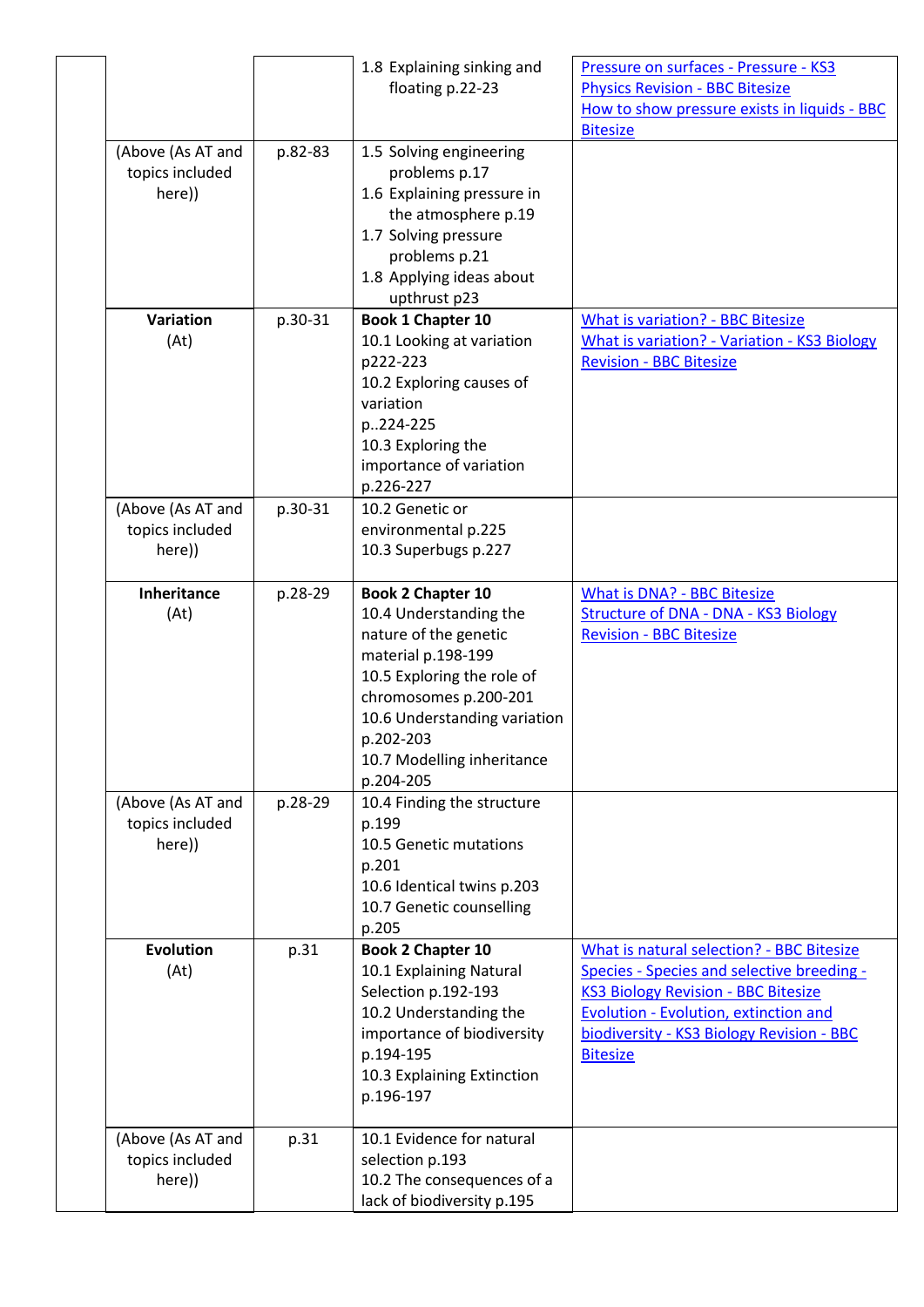|   |                                                                         |           | 10.3 Reviewing an extinction<br>theory p.197                                                                                                                                                                                                                                                                                                                                                                |                                                                                                          |
|---|-------------------------------------------------------------------------|-----------|-------------------------------------------------------------------------------------------------------------------------------------------------------------------------------------------------------------------------------------------------------------------------------------------------------------------------------------------------------------------------------------------------------------|----------------------------------------------------------------------------------------------------------|
|   | <b>Work</b><br>(At)                                                     | p.92      | <b>Book 2 Chapter 3</b><br>3.1 Doing work p.46-47<br>3.2 Making work easier p.48-<br>49                                                                                                                                                                                                                                                                                                                     | <b>What are forces? - Forces - KS3 Physics</b><br><b>Revision - BBC Bitesize</b>                         |
|   | (Above (As AT and<br>topics included<br>here))                          | p.92      | 3.1 Defining work done p.47<br>3.2 Applying ideas about<br>machines p.49                                                                                                                                                                                                                                                                                                                                    |                                                                                                          |
|   | <b>Heating and</b><br>Cooling<br>(At)                                   | p.92-93   | <b>Book 2 Chapter 3</b><br>3.3 Explaining thermal<br>energy p.50-51<br>3.4 Heating p.52-53<br>3.5 How to stop energy from<br>travelling p.54-55<br>3.6 Energy and temperature<br>p.56-57                                                                                                                                                                                                                    | <b>Stores of energy - Energy stores and</b><br>transfers - KS3 Physics Revision - BBC<br><b>Bitesize</b> |
|   | (Above (As AT and<br>topics included<br>here))                          | p.92-93   | 3.3 Energy and temperature<br>p.52<br>3.4 Radiation p.53<br>3.5 Applying ideas about<br>insulation p.55<br>3.6 Vacuum Flask p.57                                                                                                                                                                                                                                                                            |                                                                                                          |
| 3 | Electromagnets -<br>Voltage, current<br>and<br>electromagnetism<br>(At) | p.100-103 | <b>Book 1 Chapter 2</b><br>2.1 Describing electric<br>circuits p.32-33<br>2.2 Understanding energy in<br>circuits p.34<br>2.3 Explaining resistance<br>p.36<br>2.4 Describing series and<br>parallel circuits p.38<br>2.5 Comparing series and<br>parallel circuits p.40-41<br>2.6 Investigating static<br>charge p.42<br>2.7 Explaining static charge<br>p.44<br>2.8 Understanding electric<br>fields p.46 | https://www.bbc.co.uk/bitesize/topics/zgy3<br>9j6<br><b>Electricity - KS3 Physics - BBC Bitesize</b>     |
|   | (Above (As AT and<br>topics included<br>here))                          | p.100-103 | 2.2 Understanding energy in<br>circuits - using analogies to<br>explain voltage p.35<br>2.3 Explaining resistance -<br>working out resistance p.37<br>2.4 Describing series and<br>parallel circuits p.39<br>2.5 Comparing series and<br>parallel circuits - household<br>circuits p.41<br>2.6 Investigating static<br>charge - factors affecting<br>field strength p.42                                    |                                                                                                          |